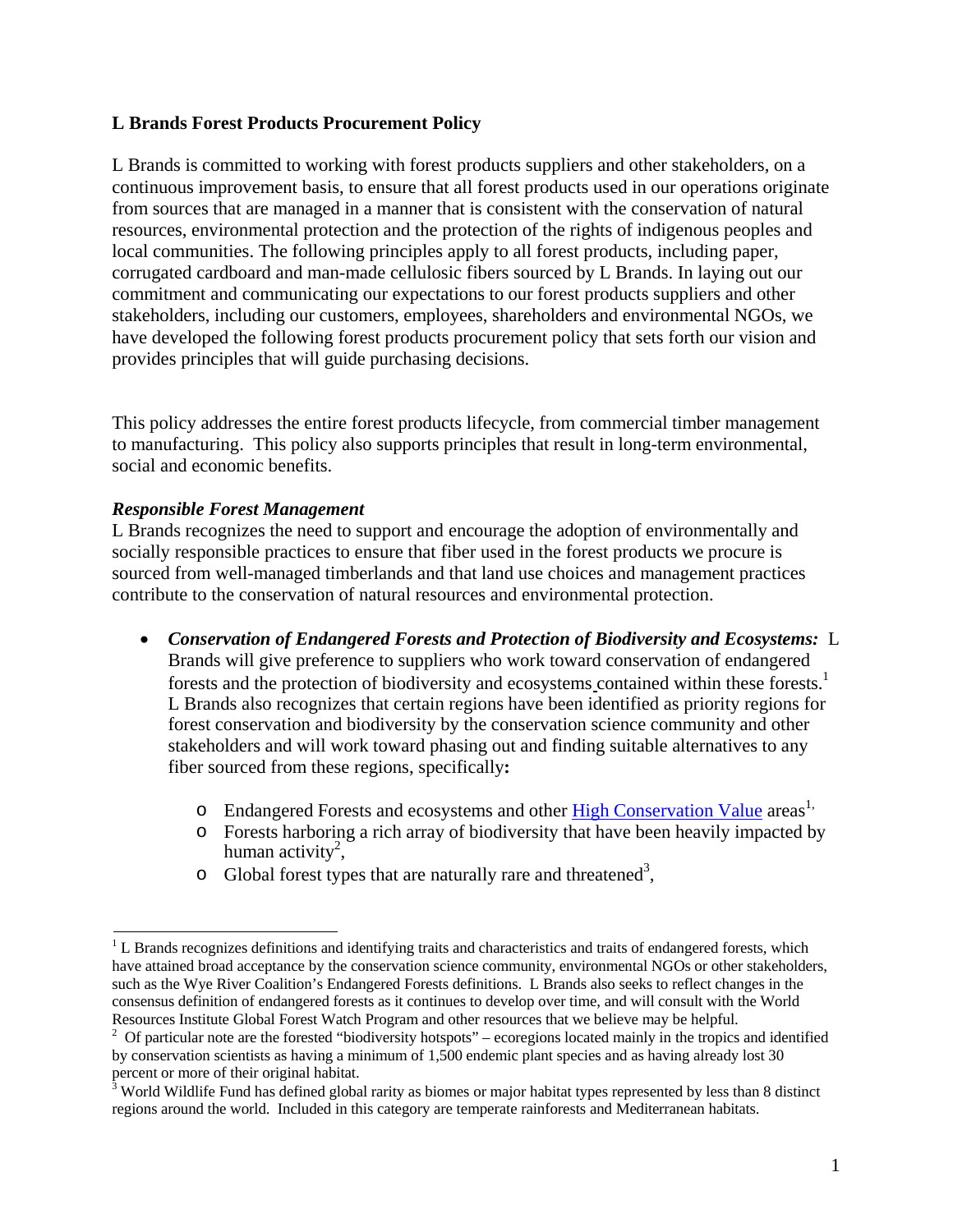- $\circ$  Forested wilderness areas, including those that are rich in species diversity<sup>4</sup>, contain threatened species<sup>5</sup> or provide critical ecosystem services,
- o Old growth forests that have not previously been subject to commercial logging and
- o Plantations that have been established where a natural forest existed as of 1994.

L Brands will help protect endangered forests in all regions where its suppliers source forest and paper products and recognizes the following priority regions: Canadian boreal forests, U.S. National Forests, Canadian and U.S. coastal and inland temperate rainforests, Indonesia, Chile, Atlantic forests of Brazil and the Cumberland Plateau of the U.S. where commercial fiber production for pulp and paper plays a defining role in land use choices and natural resource management.

*No Conversion*: L Brands will use its position to influence forest products suppliers to abandon the practice of conversion of natural forests to plantations. The company will not knowingly source paper products from sources that actively convert natural forests to plantations and will not buy wood, fabrics or paper products that originate from forests that were converted after 1994.

- *Best Practices in Timberland Management:* L Brands will encourage our forest products suppliers to develop forest management plans based on quantitative and internationally recognized information regarding the conservation of natural resources and environmental protection on all lands owned or managed by their companies. Where our forest products suppliers source from independent land managers, L Brands encourages these suppliers within their procurement systems, to require the development and implementation of forest management plans that assure protection of endangered species and habitats, as well as the maintenance of ecosystem services at the landscape level. L Brands will avoid sourcing forest products originating from commercial timber operations that convert or promote the conversion of natural forests to monoculture wood fiber plantations or non-forest land uses. L Brands will source forest products with fiber originating from well-managed, longstanding existing plantations or from new fiber plantations established on degraded agricultural or pasture lands and managed in keeping with responsible silvicultural practices and landscape-level conservation objectives
- *Forest Restoration and Recovery:* L Brands will give preference to forest product suppliers who supplement their land management plans with natural forest restoration and recovery initiatives, particularly in areas where most of the original extent of habitat

<sup>4</sup> Wilderness areas are characterized by at least 1 million square kilometers that have a population density of less than 1 person per square kilometer. The "high biodiversity wilderness areas" include a minimum of 1,500 endemic plant species.

 $5$  Threatened species as designated by the IUCN Red List as well as NatureServe's Conservation Status rankings for imperiled species that are at high risk of extinction due to very restricted range, very few populations (often 20 or fewer), steep declines in populations or other factors. See http://www.natureserve.org/explorer/ranking.htm#mean.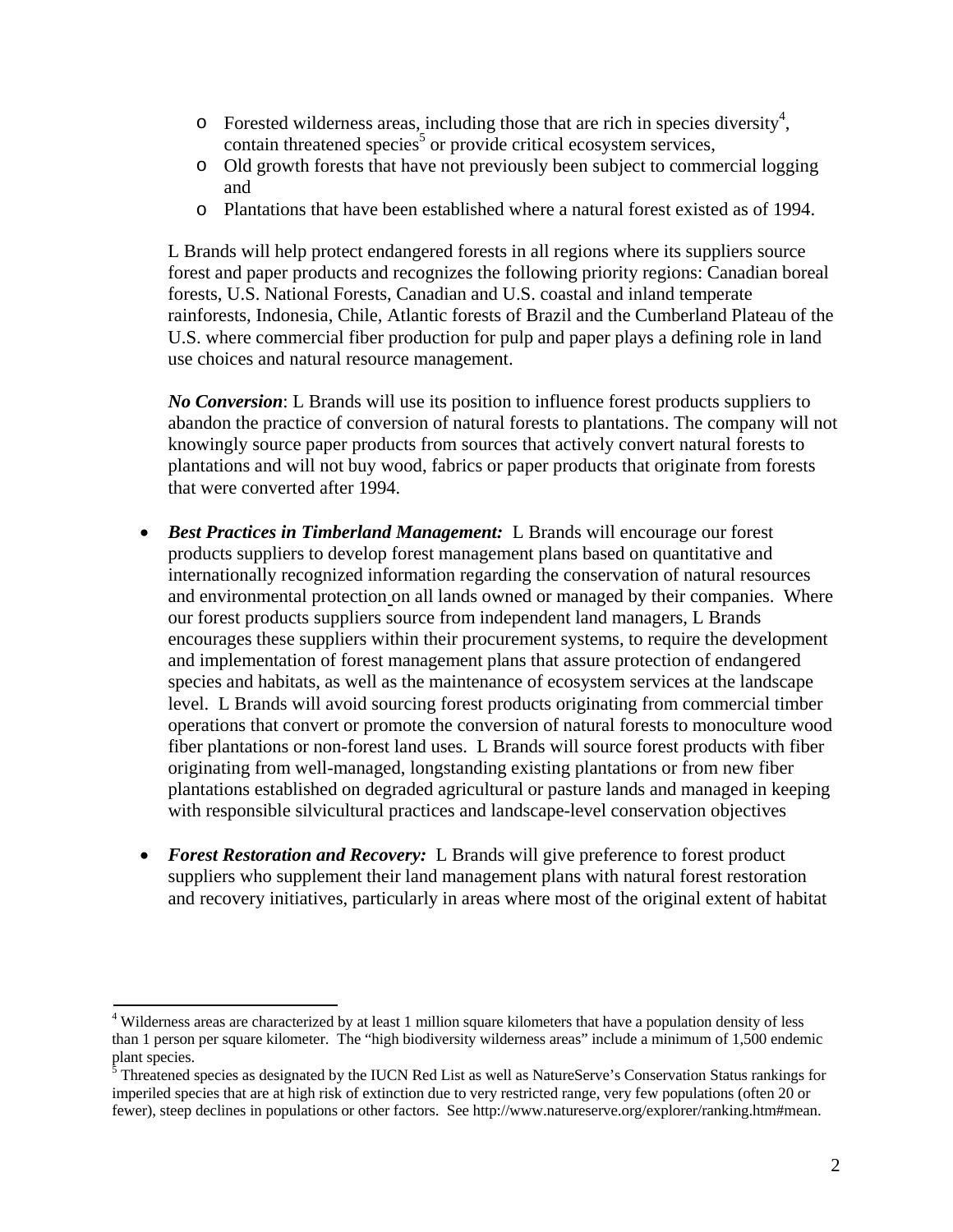has been lost and where continuing deforestation pressures threaten large numbers of species with extinction.<sup>6</sup>

- **Forest Certification:** L Brands is committed to increasing the amount of certified fiber in our forest products and, in particular, will give purchasing preference to products endorsed under the Forest Stewardship Council (FSC) certification program, where such products are available and appropriate to L Brands' needs and where certification is consistent with this policy's provisions on conservation of endangered forests and biodiversity. L Brands does not give exclusive preference to any single forest certification program and will evaluate the claims of different certification programs based on demonstrated contributions to positive conservation outcomes for forest species, sites and landscapes.
- *Illegal Logging:* L Brands is committed to working with our forest products suppliers and other stakeholders to ensure that illegally sourced fibers are not used in the products we source and that suppliers comply with all other relevant legal requirements. Among other efforts, we will work with our forest products suppliers to ensure that tropical hardwood species covered under the Convention on International Trade in Endangered Species (CITES) and wood sourced from illegal logging operations are avoided. L Brands will avoid wood fiber from countries with well-documented persistent patterns of unchecked illegal logging, including unlawful timber extraction inside designated protected areas or "conflict timber" associated with human rights abuses. Fiber from these countries will only be from suppliers that can demonstrate compliance with this policy.

*Recycled Content:* Sourcing recycled fiber can reduce overall pressure on natural forests and other important natural resources, especially when fibers from post-consumer wastes are used in forest products production.

- L Brands recognizes these benefits and will give preference for recycled papers, for catalogue and non-catalogue use, sourced from post-consumer waste fibers where economically feasible and quality requirements can be met.
- L Brands will also encourage our suppliers to develop and test additional recycled content papers for use in our catalogues and other paper products and to continuously improve and expand availability of recycled content papers for all catalogue and paper end uses.

**Pollution Prevention:** The manufacture of forest products is a resource-intensive process that can lead to air and water emissions that impact overall environmental quality.

- L Brands will purchase forest products only from suppliers that meet or exceed legal environmental performance requirements for pollution control.
- L Brands encourages its suppliers to monitor and reduce overall emissions by adopting the latest technologies that minimize pollution impacts.

<sup>&</sup>lt;sup>6</sup> The biodiversity hotspots are ecoregions located mainly in the tropics and identified by conservation biologists as having a minimum 1,500 endemic plant species and as having already lost 30 percent or more of their original habitat.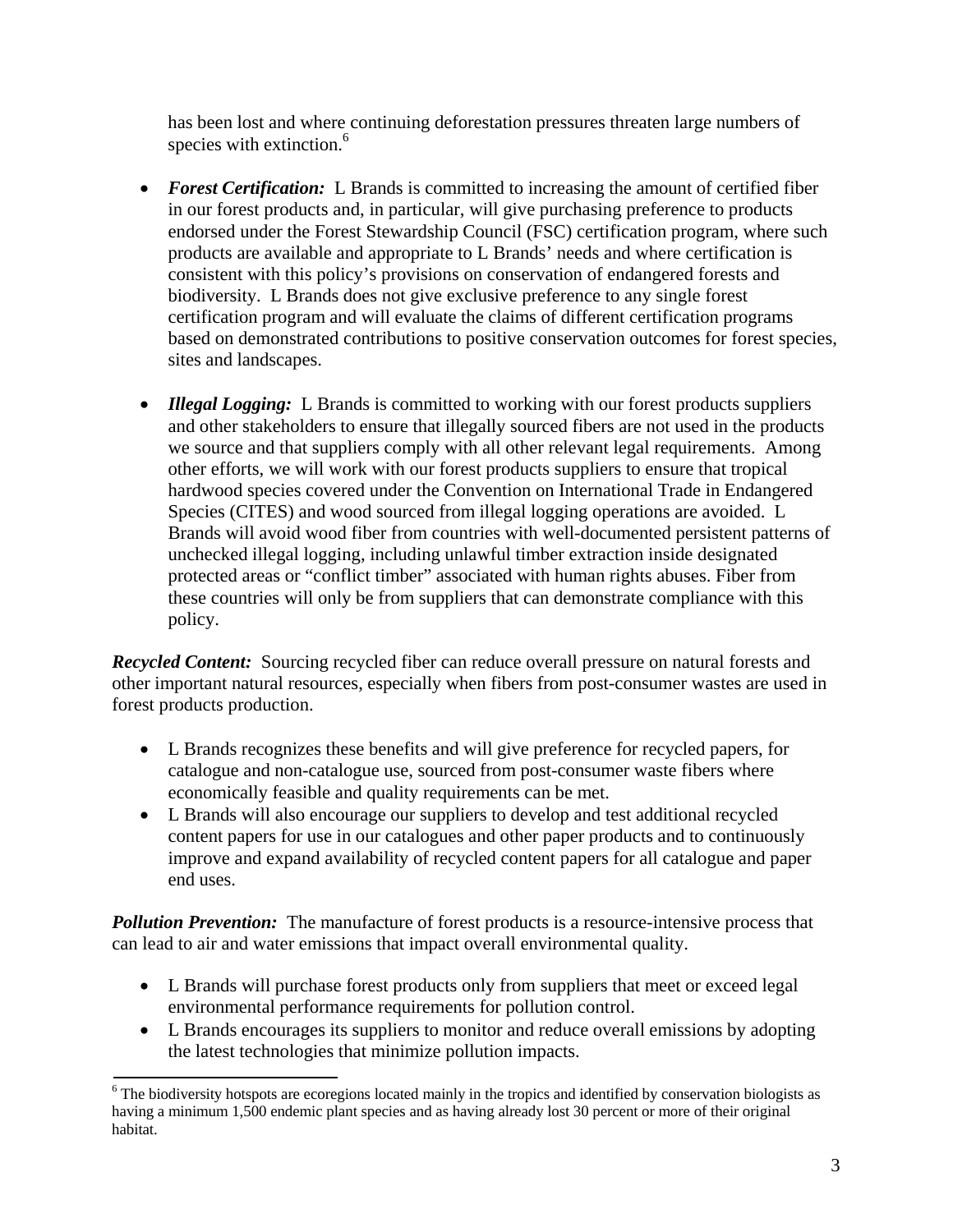L Brands will not purchase papers manufactured using elemental chlorine bleaching processes and encourages its paper suppliers to move toward process chlorine-free and totally chlorine-free bleaching.

*Efficient Paper Use:* L Brands is committed to improved efficiency in paper use, including efforts to reduce duplicate mailings and other inefficiencies in catalogue distribution systems. Additionally, L Brands promotes continuous technical advances in paper weight reduction, fiber use efficiency, printing methods to minimize process waste, substitution of recycled content for virgin fiber and increasing the percentage of certified fiber, with preference for FSC. Additionally, L Brands encourages suppliers to conduct research into the use of alternate fiber sources, such as agricultural waste.

*Man-made Cellulosic Fibers:* Our company is committed to responsible sourcing of manmade cellulosic fibers, including rayon, viscose and modal. We are working with our suppliers in an effort to ensure that we do not knowingly source fabrics from ancient and endangered forests or sources that contribute to deforestation, the loss of High Conservation Values or human rights abuses, and anticipate reaching this goal by the end of 2017. We are committed to working with our suppliers to source man-made cellulosic fibers produced from FSC certified forestry operations or, where unavailable, from certified forestry operations sources that are independently verified to meet our policy. We will report on our progress publicly.

*Research and Contributions to Conservation Projects:* Recognizing the need for additional research into biodiversity values of forest ecosystems, for conservation of areas with high levels of biodiversity and for education and awareness programs, L Brands will support such efforts, among others, and show preference for suppliers who do the same.

*Implementation Strategy:* As a part of L Brands' commitment to the conservation of natural resources and environmental protection, respecting human rights and to leadership and continuous improvement in these areas, we support the following implementation strategy for our policy:

- *Legal Compliance:* L Brands is committed to working with our forest products suppliers and other stakeholders on compliance with all relevant legal requirements.
- *Commitment to Multi-stakeholder Engagement:* This policy was developed as a multi- stakeholder effort between L Brands, its suppliers and environmental NGOs. L Brands is committed to continuing broad stakeholder engagement on the environment, and to collaboration, including partnerships and will give preference to suppliers who engage in multi-stakeholder, landscape-level conservation planning initiatives to identify and protect endangered forests and wilderness areas where priority areas for conservation are being defined.
- **Reporting:** L Brands is committed to transparent reporting of progress made in the implementation of this policy, will provide information on our progress to stakeholders via the environmental section of our website and will seek to maintain open communication with stakeholders**.**